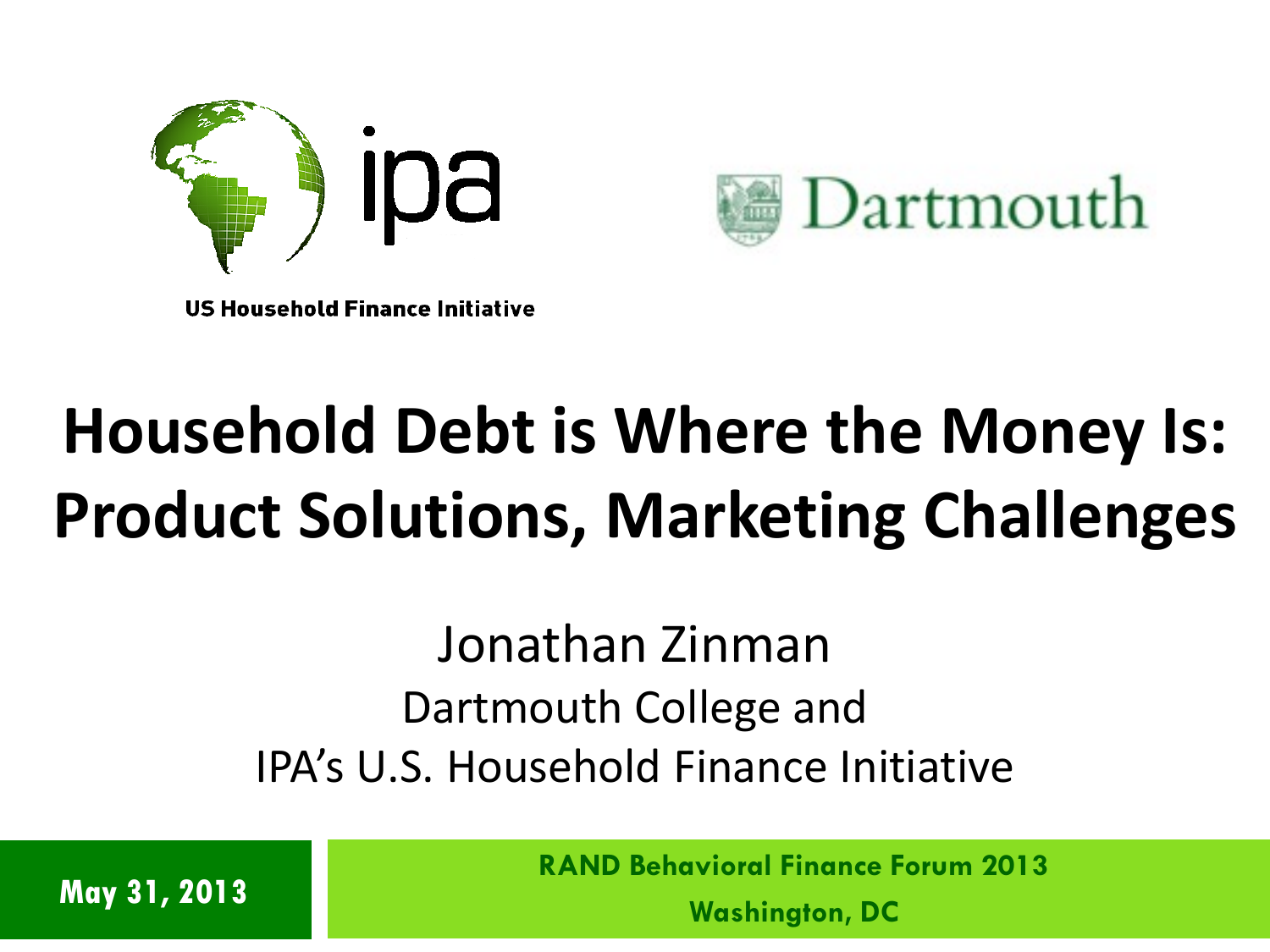# What's This Talk About?



- Huge opportunity to add value by helping people manage their borrowing decisions
	- Focus on *loan shopping*
- Huge challenge is pricing and marketing
	- Product development relatively easy to solve
	- Selling value proposition is not so easy to solve
		- $\triangleright$  Business model tied up in this
	- Roadmap for figuring this out

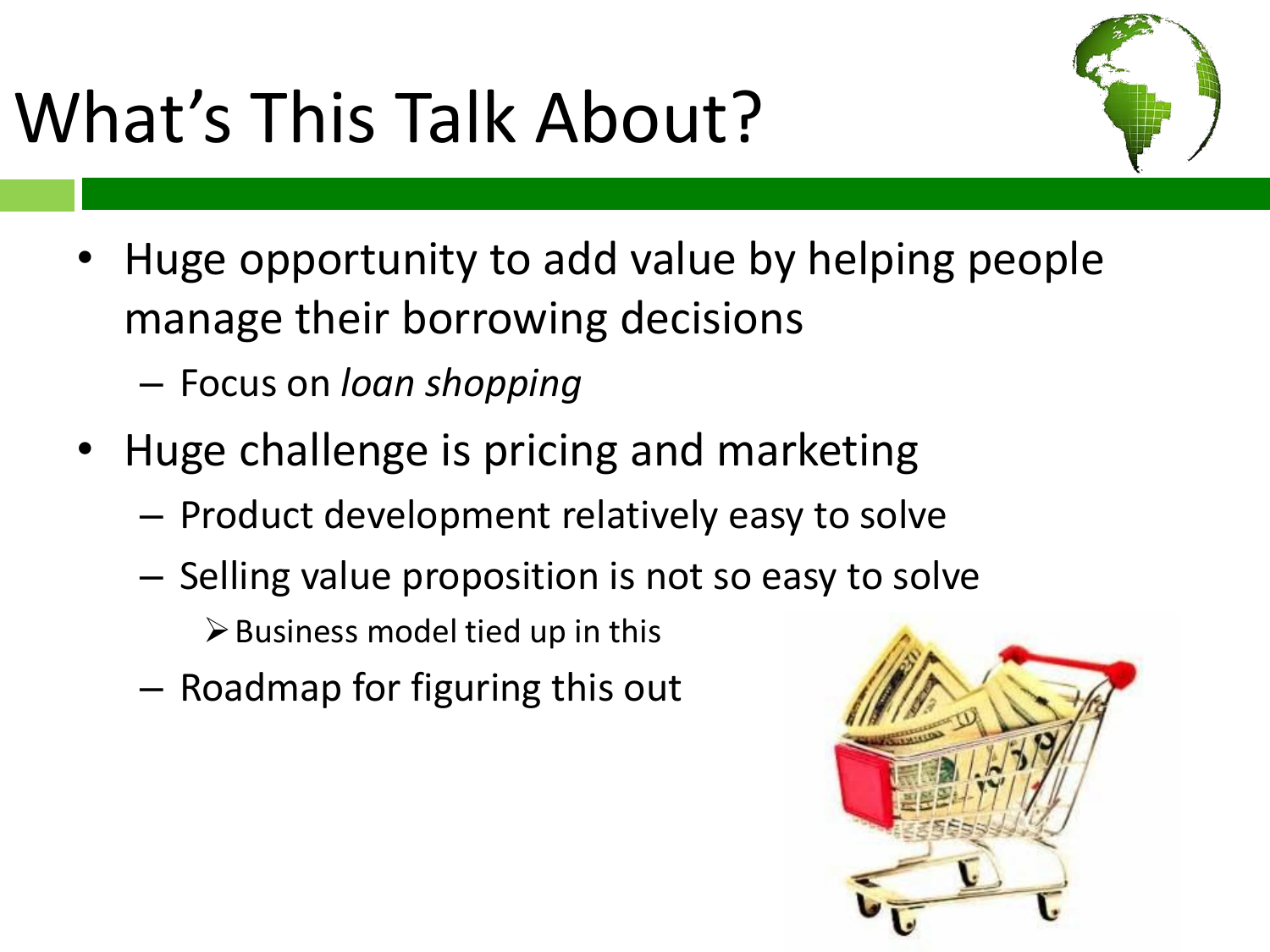## Debt is Where the Money Is



- For most Americans
- \$13 trillion on household balance sheets
	- Many more people participate in debt market(s) than in, e.g., stock market
- Borrowing costs > asset yields
	- Higher stakes

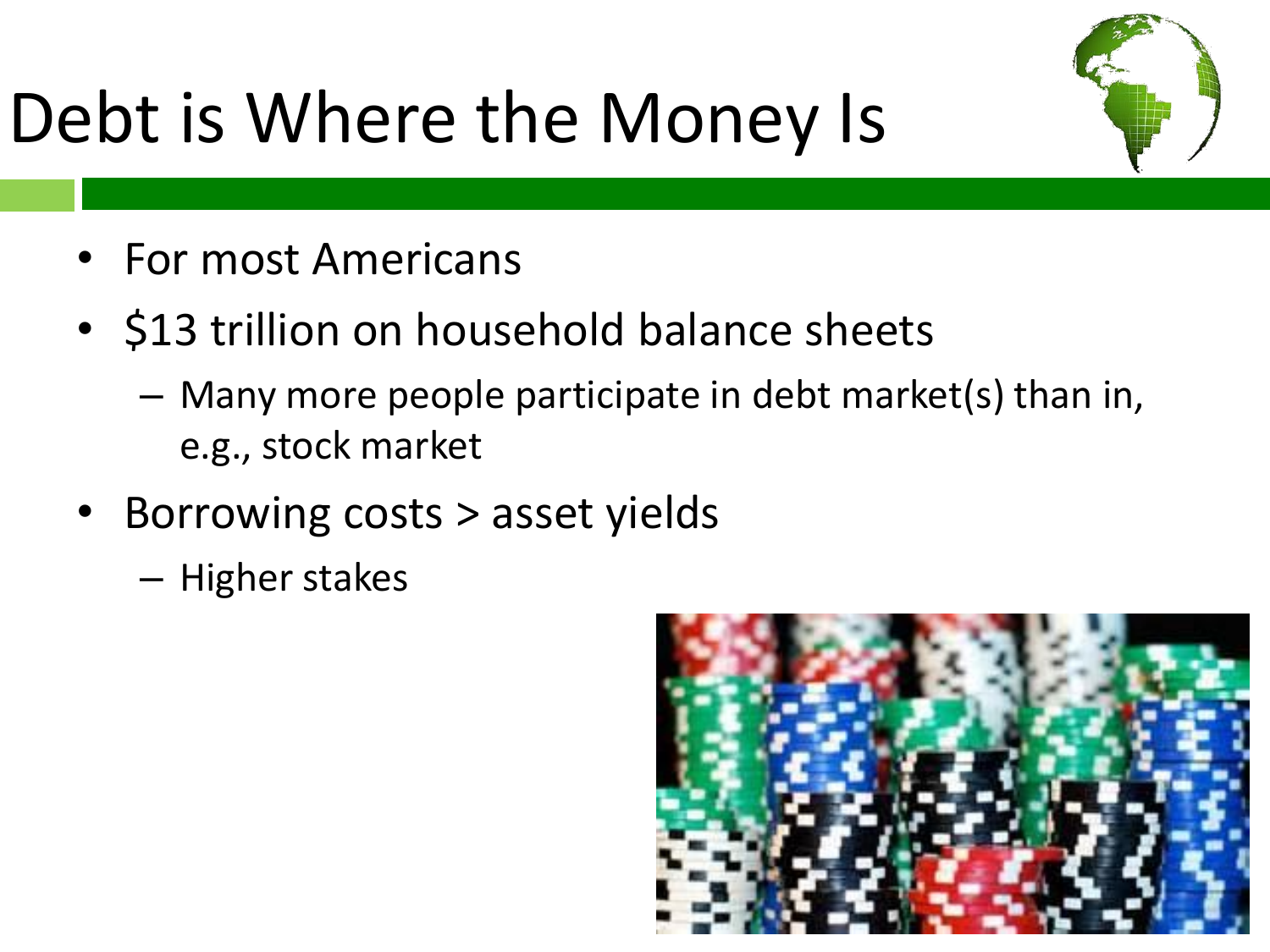## Household Mismanage the Liability Side of Their Balance Sheets



- (Or at least evidence suggests that they do)
- Sources of "decision inefficiency"
	- Overspending
	- Undershopping
		- Upfront contract choice (e.g., overpaying)
		- $\triangleright$  Failure to refinance
	- (Misallocation/workouts)
- Money on table => Money to be made

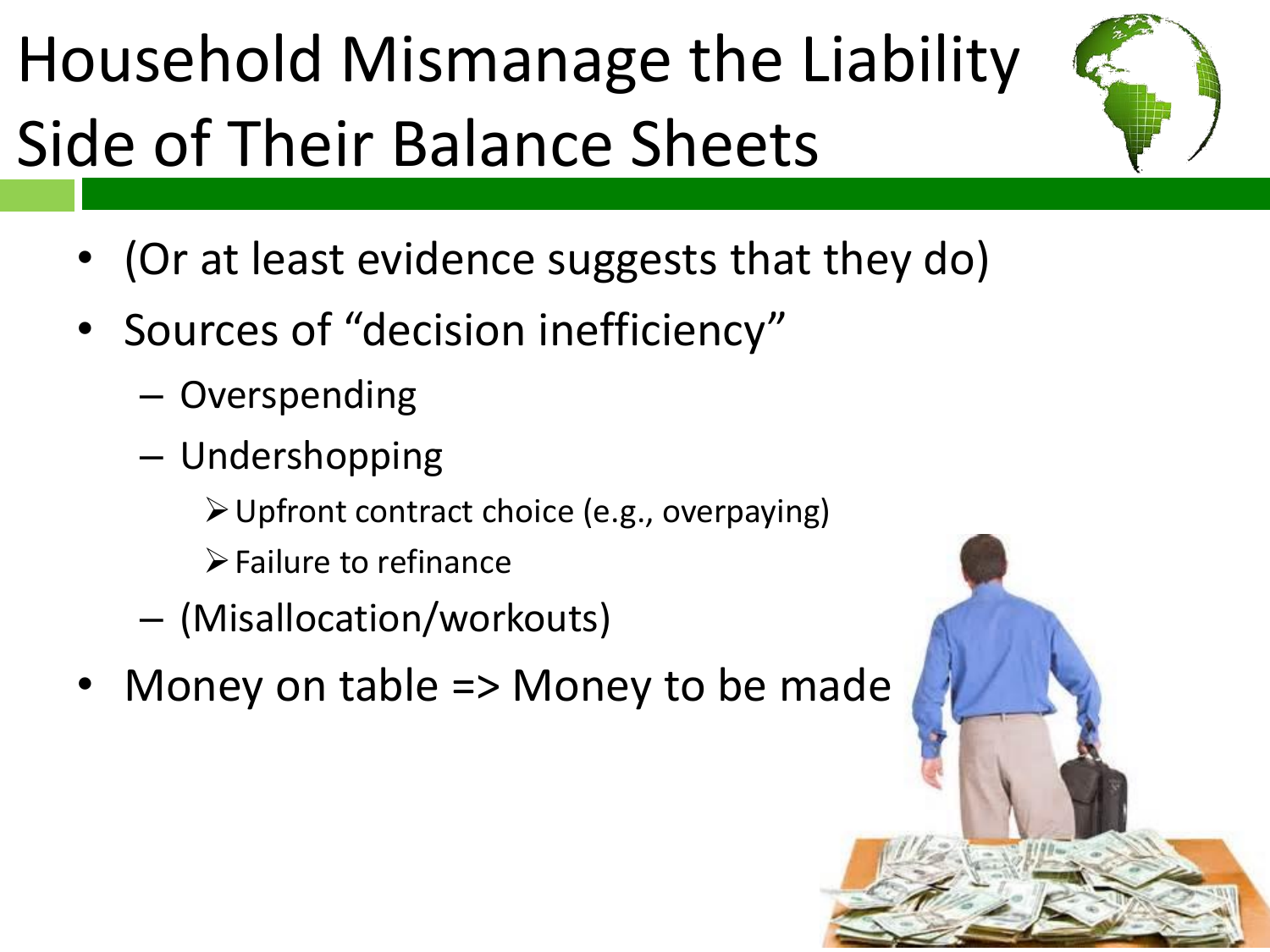Is There Really Money to Be Made?

- 
- Focus just on overpaying. Take a household that:
	- Has \$10k in credit card debt and pays +500bp
	- Has \$20k in auto loans and pays +100bp
	- Has \$200k in mortgage and pays +100bp
- **This household is paying \$2,700 in excess interest**  *per year*
- Potential to add even more value by:
	- Helping consumers reduce principal balances: capture spread between APR and risk-free rate
	- Helping choose other contract terms (fixed vs. variable, downpayment vs. APR, maturity, etc.)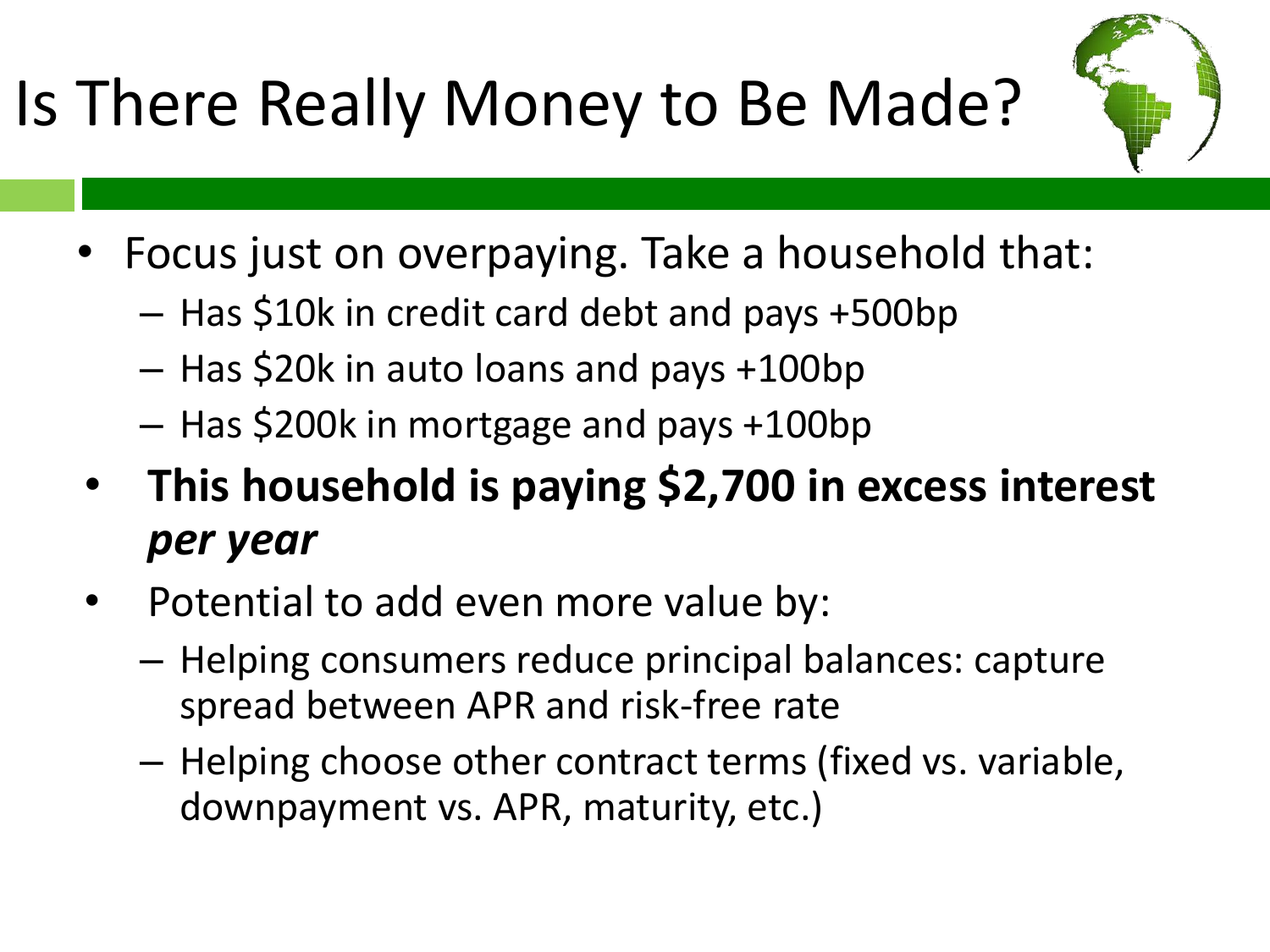## What Do Consumers Need? (Product Development: 30,000-foot view)



### **Personal loan shoppers** (focus today)

– Existing market lacks clarity, credibility

Previous BeFi talks:

**Debt management tools on spending margin**

- For durables (how much car? house? college?)
- For discretionary (managing cards)
- **Debt management toosl for debt reduction**
	- **Borrow Less Tomorrow**: SMarT with bigger bang for buck
- **On-ramps from borrowing to saving**

– Auto-convert loan payments to savings once loan is paid off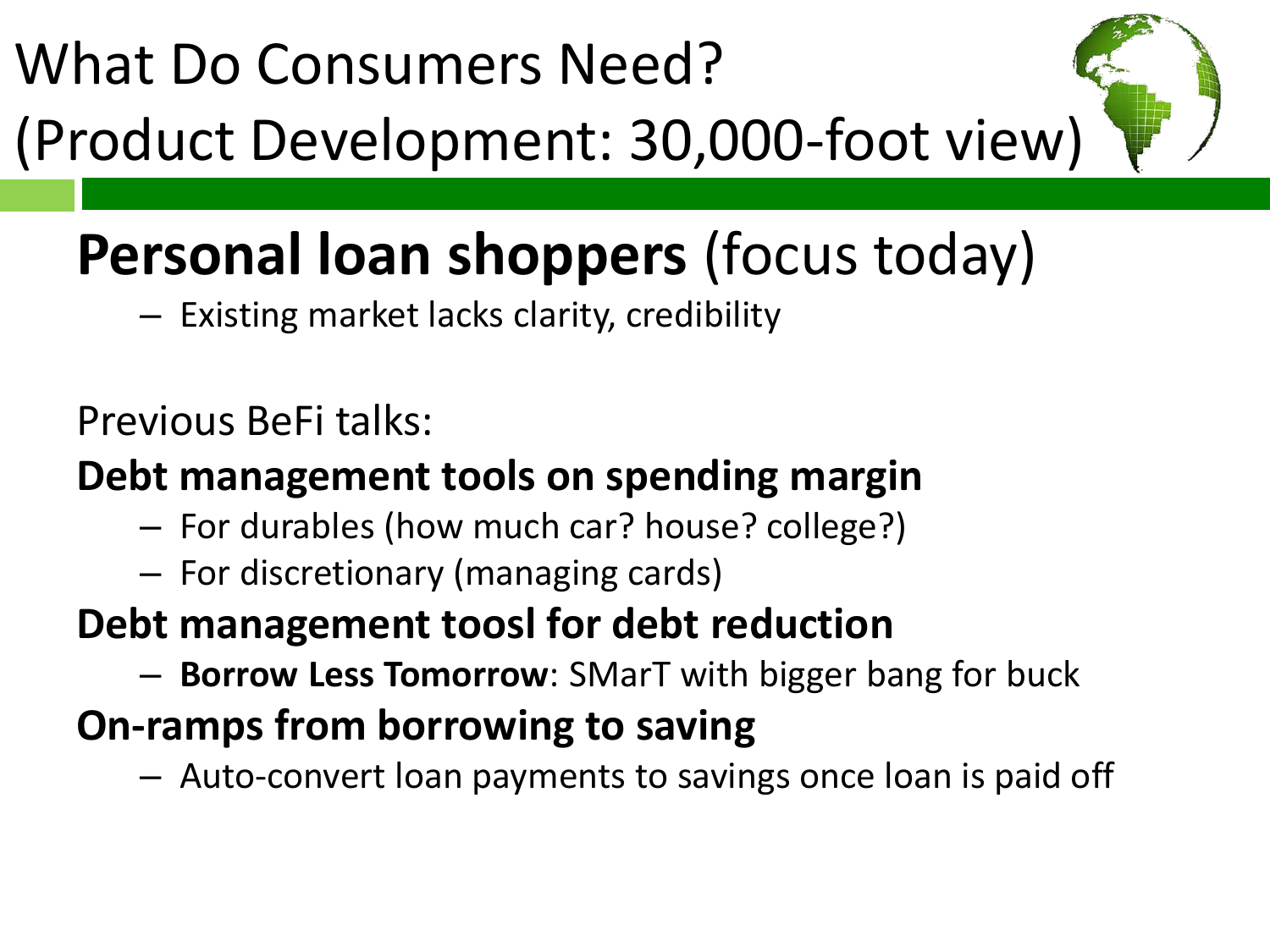Where do Consumers Go Wrong? (Product Design and Marketing)



#### **What leads to undershopping, overspending?**

- Behavioral factors: self-control costs, limited attention, price misperceptions
- Confusion (financial illiteracy/innumeracy)
- Disutility from personal financial management (distaste, time costs)

#### **How to solve for these pain points?**

**R&D**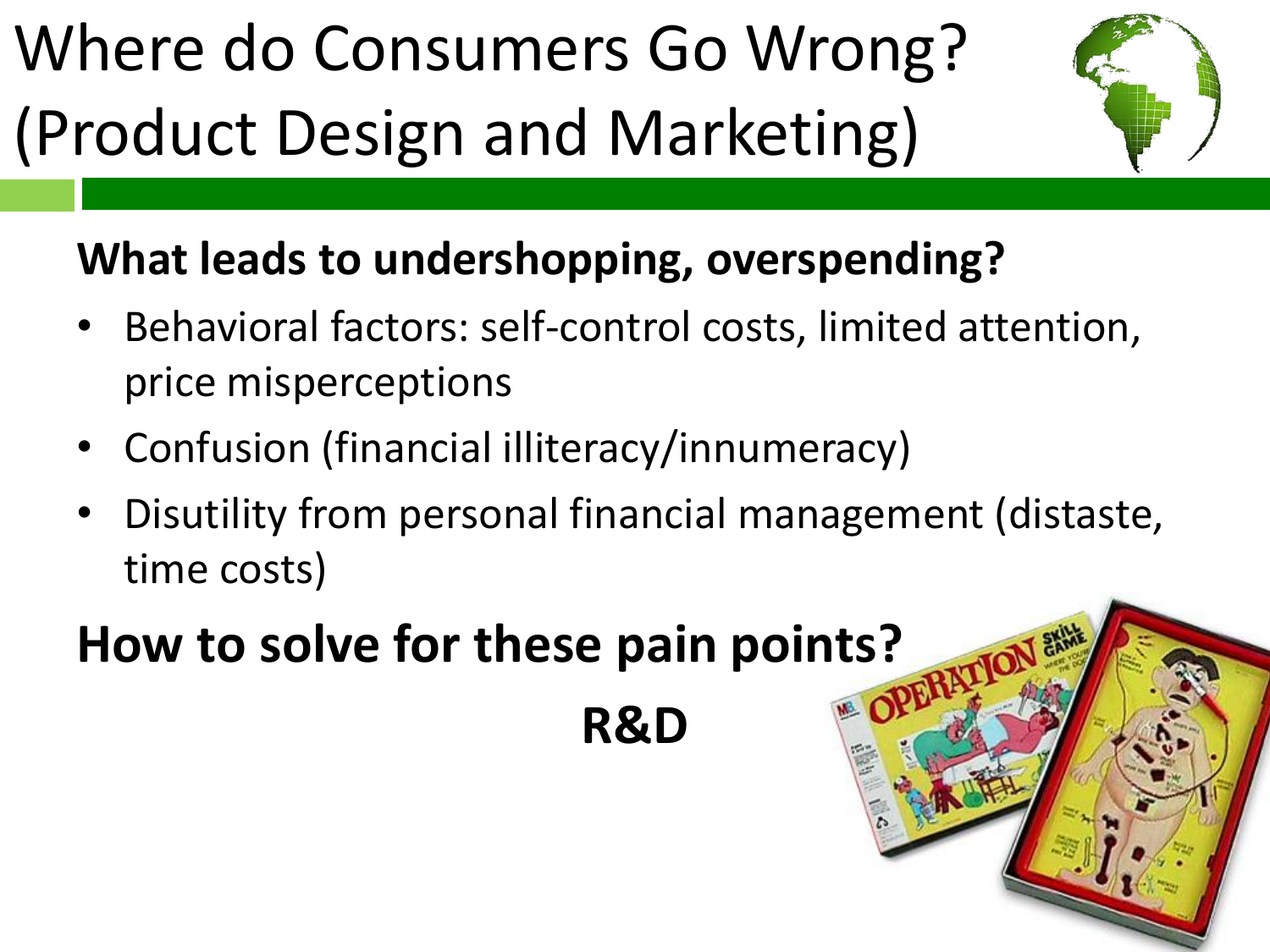



- Personalized, simple, timely
- \* Get people to pay for it
	- Kickback model dominates, so differentiate
	- Wouldn't transparent pricing be better?
		- $\triangleright$  Branding
		- $\triangleright$  Regulatory constraints/threat
		- $\triangleright$  Signaling value proposition
- So how do we get there?
	- Issue for value-added services more generally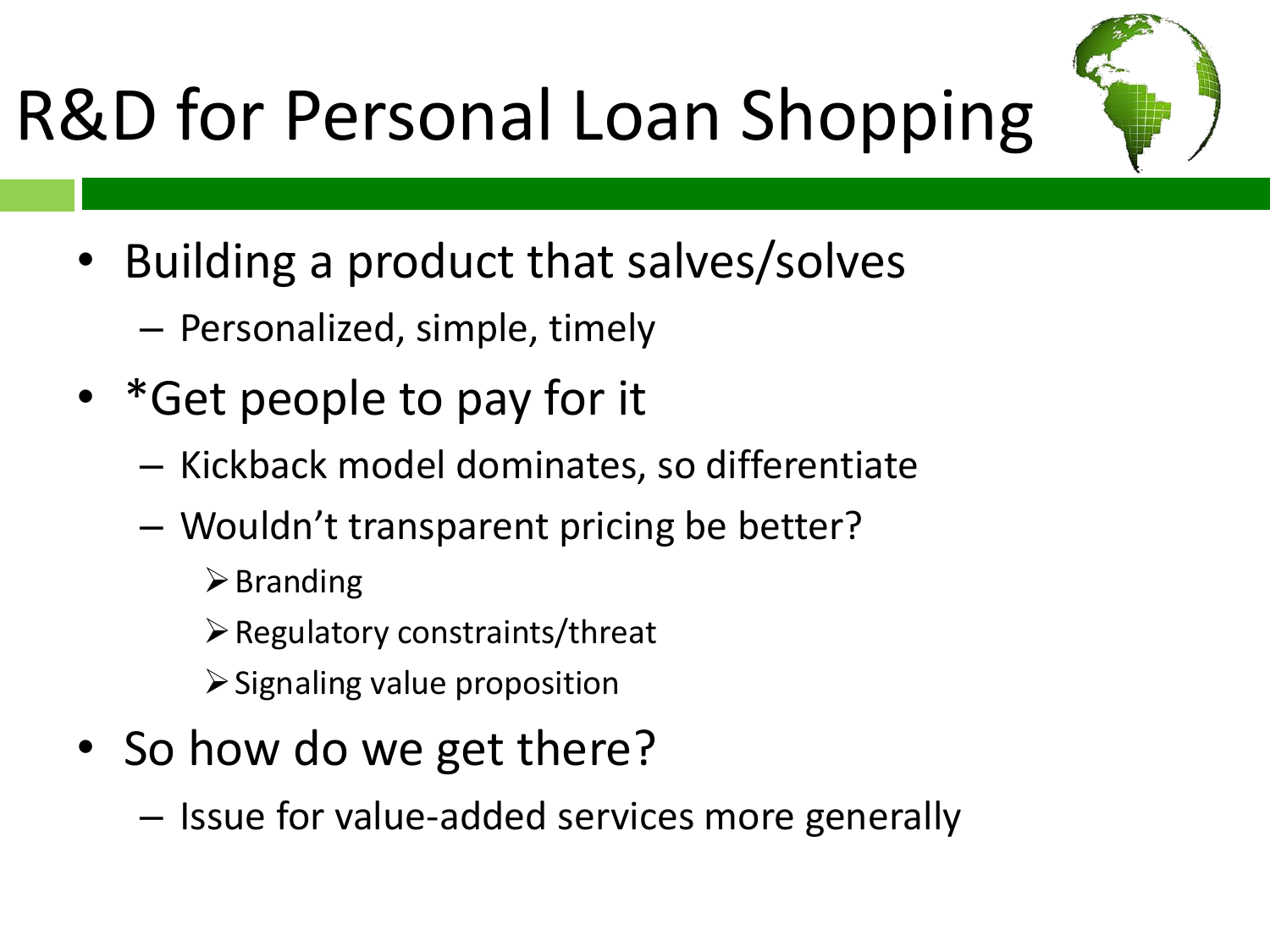# Beta-/AB-Testing for Value-Added Business Models



- Let's say we have an shopping app/platform that can save someone \$2,000 per year. How to sell it?
	- Informative appeals
		- $\triangleright$  How to frame cost savings?
		- $\triangleright$  How to signal quality/credibility?
	- Emotional appeals
		- $\triangleright$  How to capture attention?
		- $\triangleright$  How to counter procrastination?
- Behavioral evidence suggests that:
	- Both informative and emotional *can* be effective
	- Context and customer-particulars matter

**=> Optimizing content requires experimentation**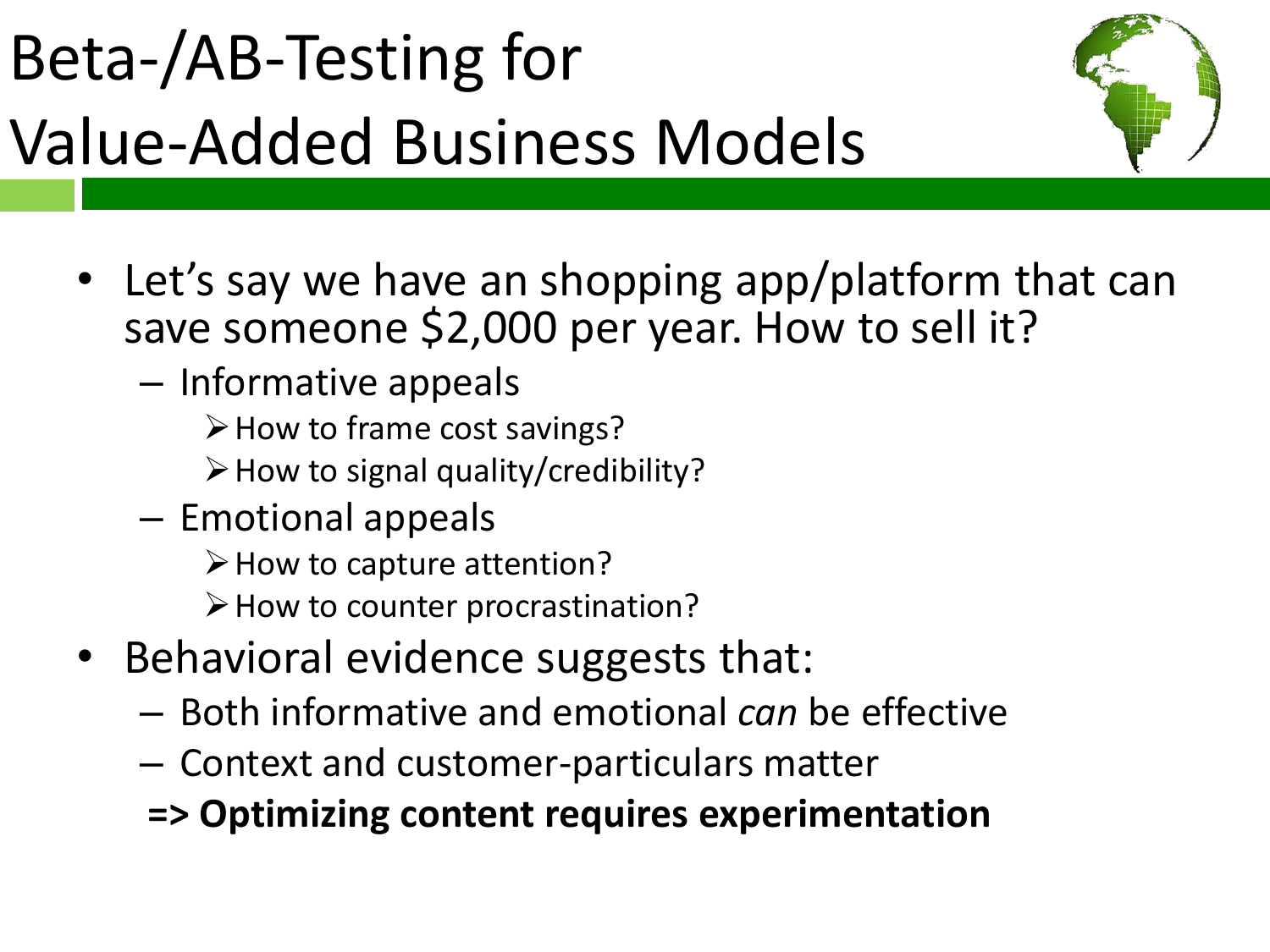## Beta-/AB-Testing for Value-Added Business Models



- How to price it? No way people will pay?
	- But people *do* pay out of pocket for credit report management, identity theft protection, tax prep, etc.
- Potential retail pricing solutions
	- Upfront lump-sum
		- $\triangleright$  Natural for cash-out refinancing?
		- $\triangleright$  Otherwise paid by credit card?
	- Monthly subscription
		- **≻Teaser?**
	- Periodic "debt under management" fees
- Behavioral evidence suggests
	- Willingness-to-pay depends a lot on framing, timing
	- **=> Optimizing framing content\*pricing requires experimentation**